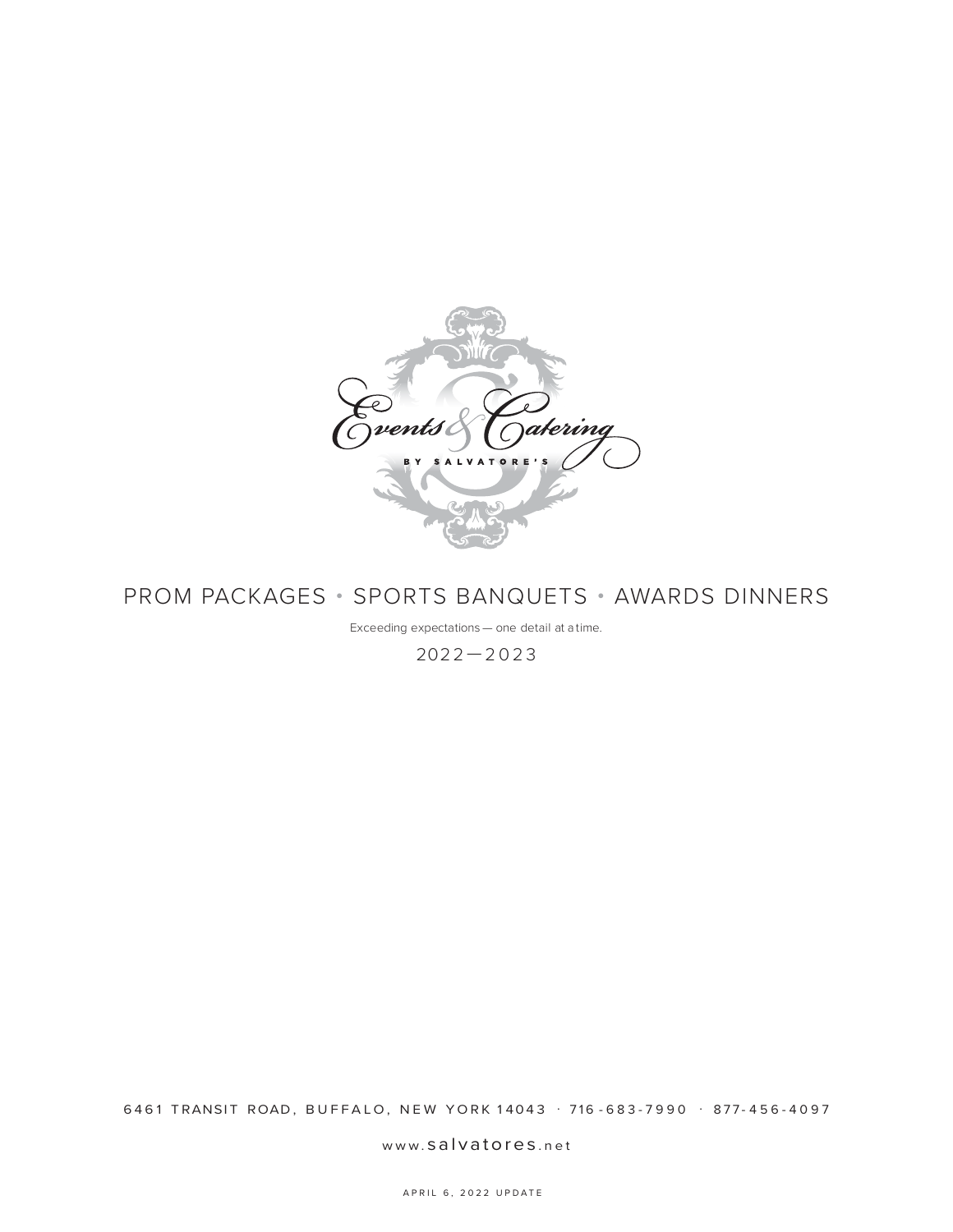Sports & Award



### MINIMUM GUARANTEE APPLIES

Т.

Includes bread and butter service and soda

| Italian Wedding Soup                                             | <b>Classic Caesar Salad</b>                                                                                                 |  |
|------------------------------------------------------------------|-----------------------------------------------------------------------------------------------------------------------------|--|
| Minestrone soup                                                  | fresh romaine lettuce with our homemade<br>dressing and homemade croutons                                                   |  |
| <b>Fruit Cup</b>                                                 | <b>Fresh Garden Salad</b><br>mixed greens, cucumber, shredded<br>carrots and cherry tomatoes with a<br>red-wine vinaigrette |  |
| <b>Buffet Includes</b>                                           |                                                                                                                             |  |
| <b>Seasonal Fresh Fruit</b>                                      | <b>Whipped Mashed Potatoes</b>                                                                                              |  |
| <b>Seasonal Vegetables</b>                                       | <b>Baked Rigatoni</b>                                                                                                       |  |
| Meats CHOICE OF TWO                                              |                                                                                                                             |  |
| <b>Chicken Francaise</b>                                         | <b>Roast Beef Served With Rolls</b>                                                                                         |  |
| <b>Bourbon Chicken</b>                                           | <b>Meatballs</b>                                                                                                            |  |
| <b>Chicken Milanese</b><br>Chicken Parmigiana                    | <b>Italian Sausage</b>                                                                                                      |  |
|                                                                  | Add a third meat selection to your buffet $\cdot$ 3.50 PER PERSON                                                           |  |
|                                                                  |                                                                                                                             |  |
| <b>Dessert Course</b>                                            |                                                                                                                             |  |
| Choose One                                                       |                                                                                                                             |  |
| Served with regular and decaf coffee and tea                     |                                                                                                                             |  |
|                                                                  |                                                                                                                             |  |
|                                                                  |                                                                                                                             |  |
| <b>Homemade Apple Crisp</b><br>Cheesecake with Raspberry Topping |                                                                                                                             |  |
| <b>Cheesecake with Chocolate Sauce</b>                           |                                                                                                                             |  |
| Deluxe Brownie                                                   |                                                                                                                             |  |

A 20% administration fee is included in your price.

Please let us know if you are tax exempt.

**Included Amenities** Salvatore's will provide the following at no additional charge upon request

**Screen and Projector**

**Microphone**

**Podium**

**Stage**

**Dance Floor**

**Complimentary WiFi**

**Centerpieces**

**Colored Napkins to go with your theme**

**Room Rental**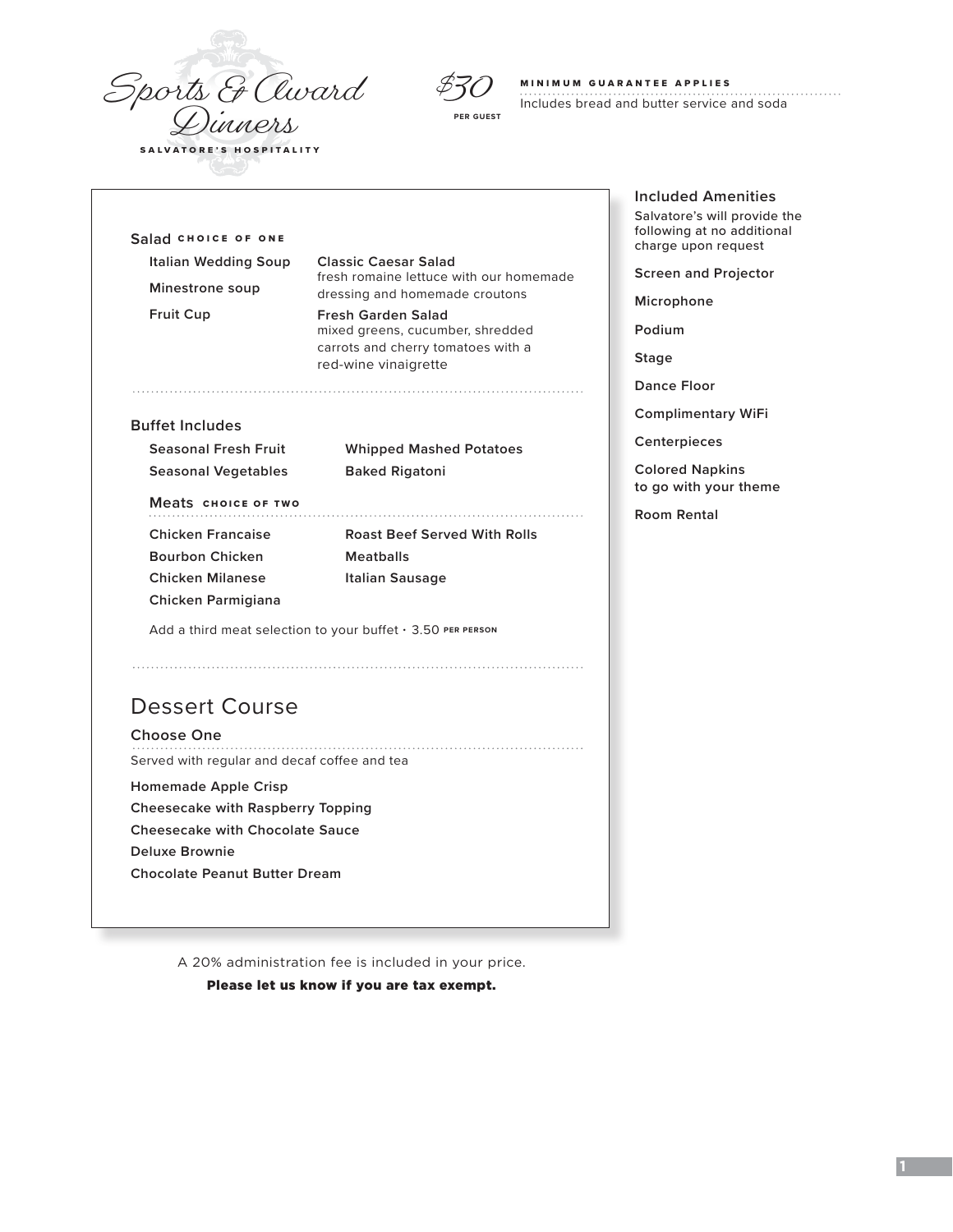



### MINIMUM GUARANTEE APPLIES

includes bread & butter service and unlimited soda

## First Course **INDIVIDUALLY SERVED**

# CHOICE OF ONE

## **Italian Wedding Soup**

## **Minestrone soup**

## **Fruit Cup**

**Classic Caesar Salad** fresh romaine lettuce with our homemade dressing and homemade croutons

## **Fresh Garden Salad**

mixed greens, cucumber, shredded carrots and cherry tomatoes with a red-wine vinaigrette

# Buffet Includes

| <b>Season Vegetables</b>                        | <b>Mashed Potatoes</b> |
|-------------------------------------------------|------------------------|
| Italian Meatballs in our<br>house-made Marinara | <b>Baked Rigatoni</b>  |

# **Chicken Station** CHOICE OF ONE **Chicken Francaise Chicken Parmigiana**

**Bourbon Chicken Chicken Milanese Carving Station**

# CHOICE OF ONE

**Top Round of Beef with Roasted French Turkey Horseradish and au Jus**

# Dessert Course

## **Choose One**

Served with regular and decaf coffee and tea

### **Homemade Apple Crisp**

**Cheesecake with Raspberry Topping**

**Cheesecake with Chocolate Sauce**

**Deluxe Brownie**

**Chocolate Peanut Butter Dream**

A 20% administration fee is included in your price.

Please let us know if you are tax exempt.

# **Included Amenities** Salvatore's will provide the

following at no additional charge upon request

**Screen and Projector**

**Microphone**

**Podium**

**Stage**

**Dance Floor**

**Complimentary WiFi**

**Centerpieces**

**Colored Napkins to go with your theme**

**Room Rental**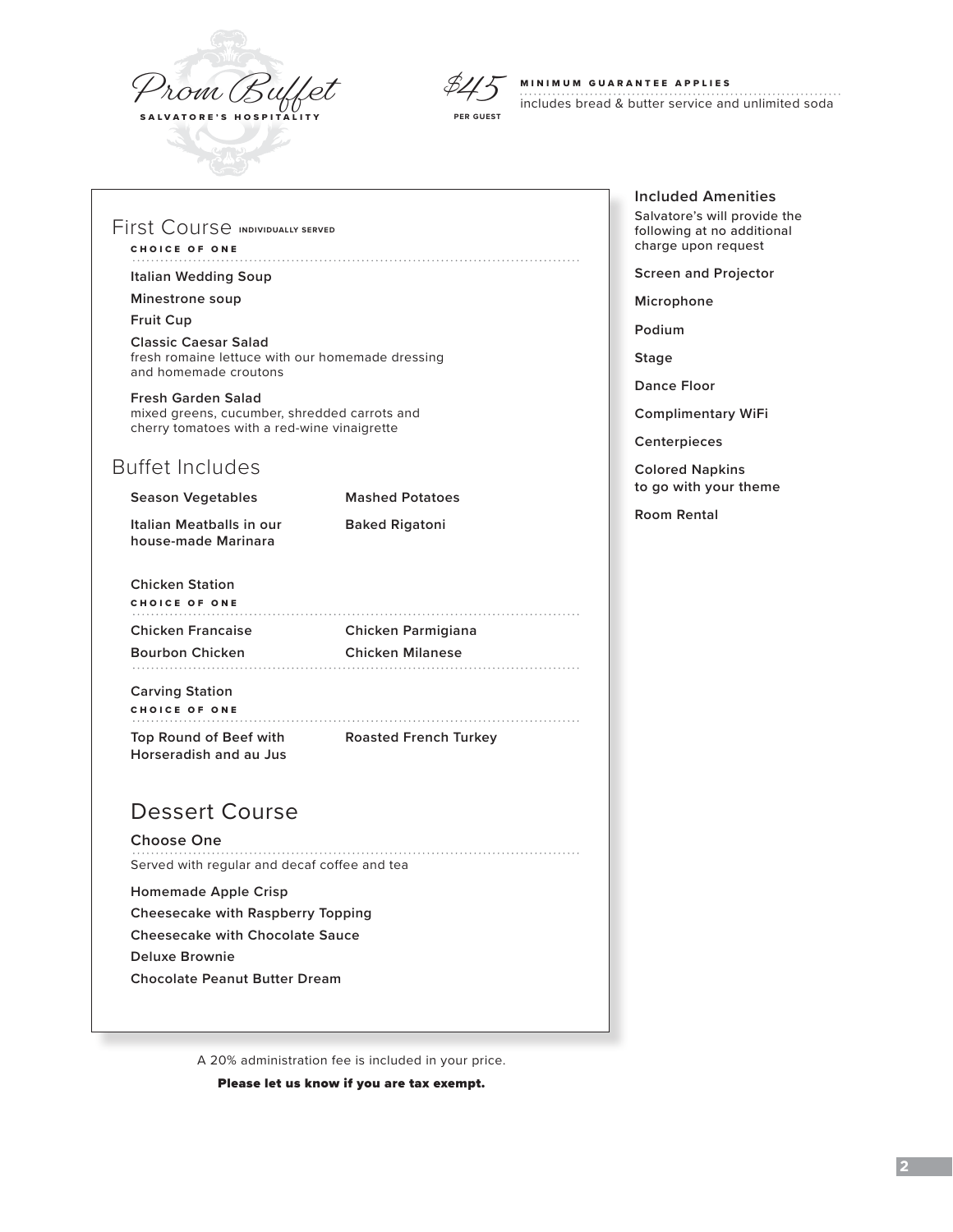



#### MINIMUM GUARANTEE APPLIES

includes bread & butter service and unlimited soda

## First Course **INDIVIDUALLY SERVED**

## CHOICE OF ONE

### **Italian Wedding Soup**

## **Minestrone soup**

### **Fruit Cup**

**Classic Caesar Salad** fresh romaine lettuce with our homemade dressing and homemade croutons

#### **Fresh Garden Salad**

mixed greens, cucumber, shredded carrots and cherry tomatoes with a red-wine vinaigrette

## **Entrée Selections INDIVIDUALLY SERVED**

CHOICE OF ONE

#### **Chicken Française**

seasoned chicken breast seared and then topped with a lemon sauce and garnished with fresh parsley

#### **Chicken Milanese**

panko breaded chicken with arugula, tomatoes, asiago, cucumber and white balsamic

#### **Chicken Parmigiana**

Breaded chicken breast, marinara and mozzarella served with rigatoni and red sauce

## **Eggplant Parmigiana**

breaded eggplant, marinara and mozzarella served with rigatoni and red sauce

#### **Vegetable Napoleon**

eggplant, roasted red peppers, zucchini and yellow squash with balsamic glaze

# Dessert Course

## **Choose One**

Served with regular and decaf coffee and tea

## **Homemade Apple Crisp**

**Cheesecake with Raspberry Topping**

**Cheesecake with Chocolate Sauce**

**Deluxe Brownie**

**Chocolate Peanut Butter Dream**

A 20% administration fee is included in your price.

Please let us know if you are tax exempt.

**Included Amenities** Salvatore's will provide the following at no additional

charge upon request **Screen and Projector**

**Microphone**

**Podium**

**Stage**

**Dance Floor**

**Complimentary WiFi**

**Centerpieces**

**Colored Napkins to go with your theme**

**Room Rental**

Salvatore's Signature Sparkler Parade

> \$ 25 PER SPARKLER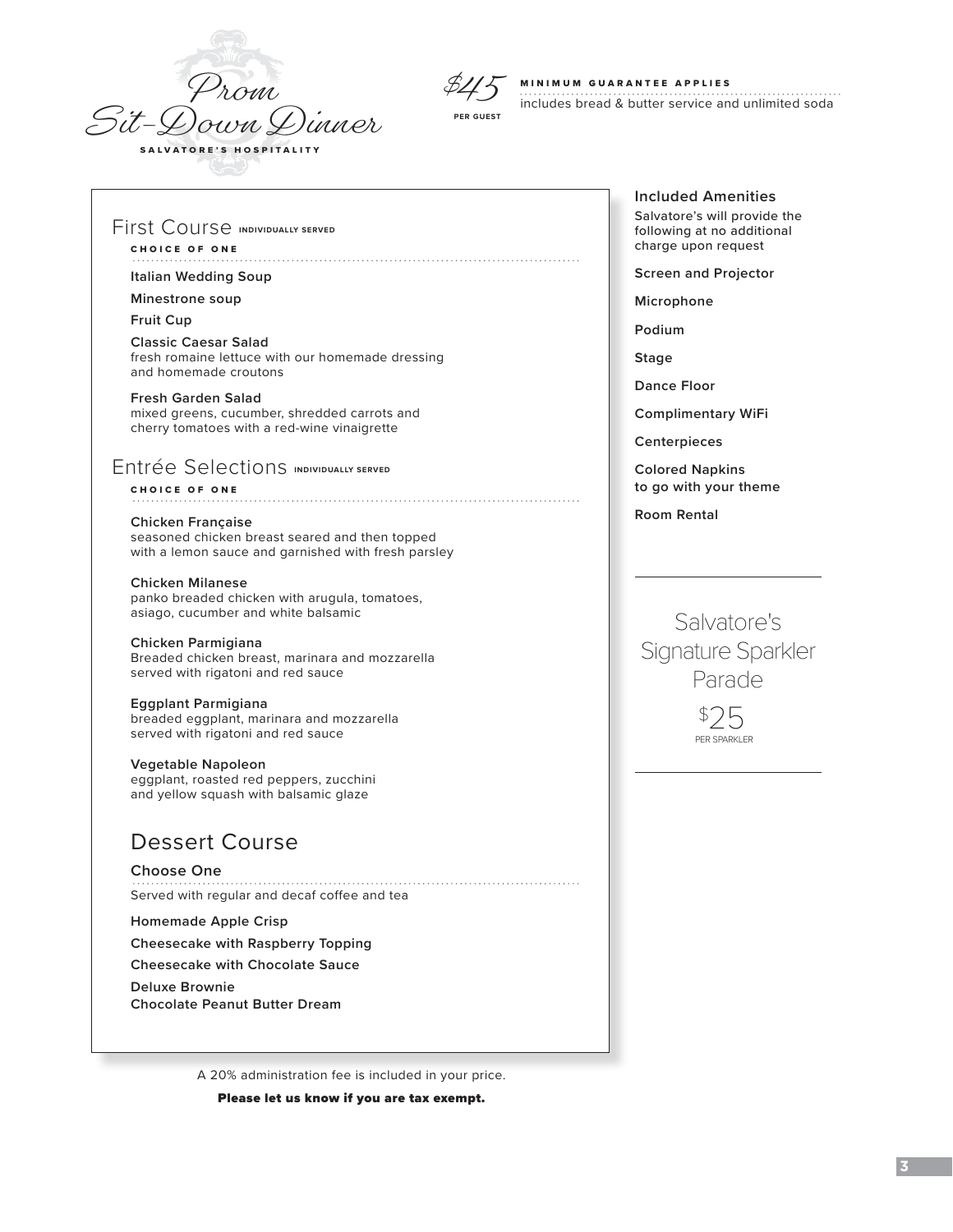

# Hors D'oeuvre Presentations

**Jumbo Shrimp Cocktail** . **300 PER DISPLAY** 100 jumbo shrimp served on ice and displayed with lemon wedges and cocktail sauce

**Bruschetta Bar** . **5 PER PERSON** Salvatore's olive tapenade, classic bruschetta and caprese bruschetta served with baked brie, crostini and fresh Italian bread

## **Imported and**

**Domestic Cheese & Fruit** . **7 PER PERSON** A variety of cheese selected by our chef, served with crackers and crostinis and displayed with seasonal fruit.

**Antipasto Board** . **9 PER PERSON** Italian cured meats, imported and domestic cheeses, roasted red peppers and olives served with crackers and crostini

**Crudité Display** . **5 PER PERSON** celery, carrots, zucchini, yellow squash, red pepper and broccoli served with our roasted vegetable dip, garlic hummus and pita

**Signature Breads** . **12 PER LOAF**

Our homemade signature breads are cut into 8 pieces and can be added to your hors d'oeuvre display or to your table service with the first course.

**Spinach, Sausage, Bruschetta, Garlic With Melted Cheese, 1/2 Spinach & 1/2 Sausage**

**Flatbreads** . **15 PER FLATBREAD** Our flaltbreads are cut into 8 pieces and are a

great addition to your hors d'oeuvres display or to your table service with the first course.

FLATBREAD SELECTIONS: **Our Margarita**  fresh mozzarella, red sauce, basil

**Crumbled Meatball**  meatball, parsley, fresh mozzarella, red sauce, arugula

**Caramelized Bleu** olive oil, caramelized onions, crumbled bleu cheese, mascarpone cheese, parsley Hot Hors D'oeuvres

per piece - order minimum 50

**Crab Cakes** . **3.50** 

**Bacon Wrapped Scallops** . **3.75**

**Clams Casino** . **2.25**

**Stuffed Mushroom Caps** . **2.25**

**Artichokes Francaise** . **2.25**

**Fried Lobster Mac-N-Cheese Spoons** . **3.25**

**Loaded Baked Potato Bites** . **2.50**

**Fried Chicken Bites with Honey** . **2.75**

**Baguette With Brie, Pear and Balsamic** . **2.50**

**Sundried Tomato Baguettee with Brie** . **2.25**

Cold hors d'oeuvres per piece - order minimum 50

**Jumbo Shrimp (2) Cocktail Shooters** . **8**

**Roasted Garlic Hummus Cups** . **2.25**

**Beef on Weck Crostini** . **2.25**

**Avocado Toast** . **2.25**

**Heirloom Caprese Skewers** . **2.50**

**Waldorf Chicken Salad Bites** . **2.50** 

**Antipasto Skewers** . **2.75** 

**Melon Balls with Prosciutto** . **2.75**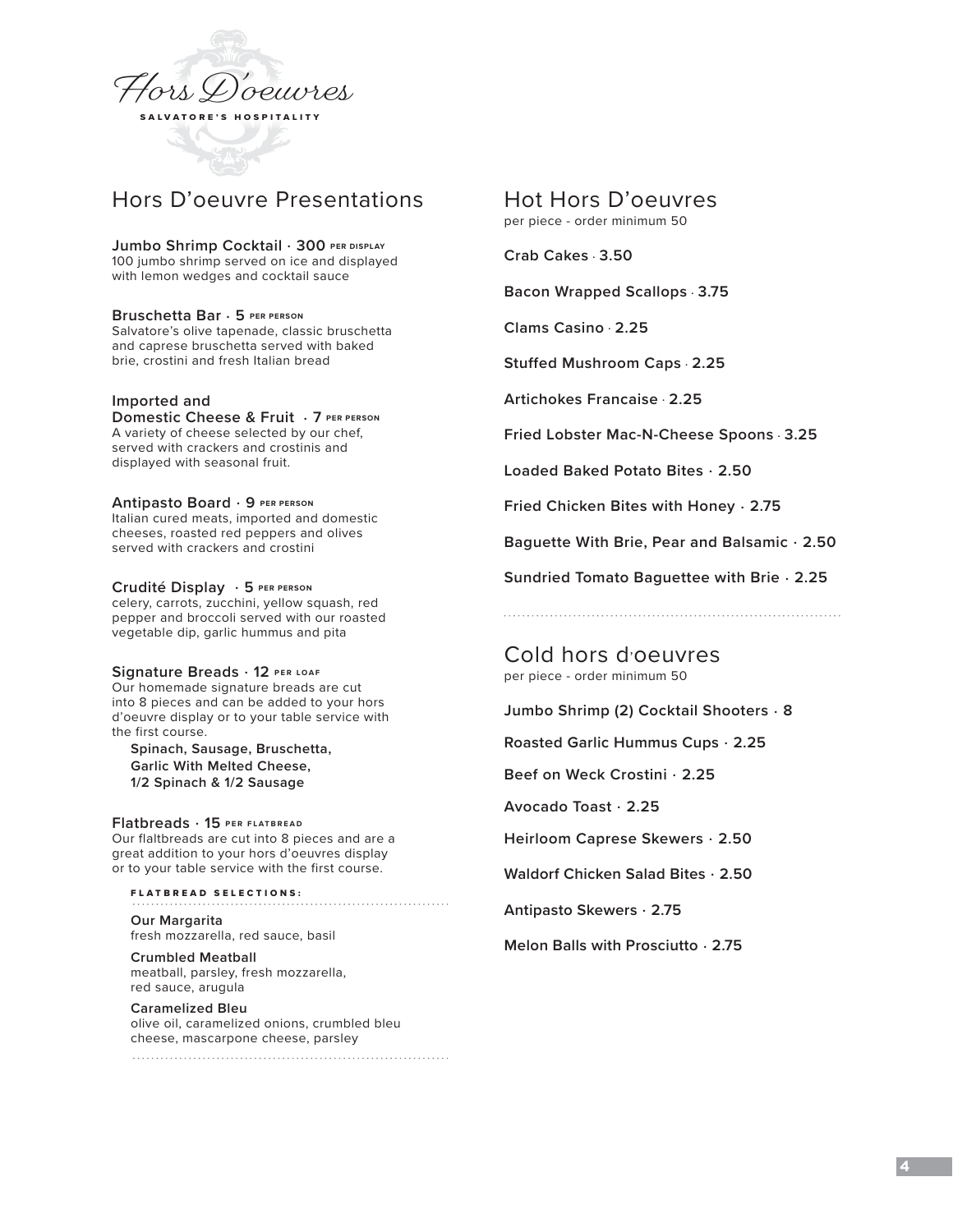

# Dessert Stations

Served with regular and decaf coffee and tea

**The Cookie Jar** . **5** PER PERSON chocolate chip cookies, peanut butter cookies, m&m cookies and brownie bites

**Signature Sweets Table** . **8** PER PERSON a variety of Salvatore's favorite desserts including mini cannoli, cheesecake squares, dessert cups, lemon bars and more!

**Cider & Donuts** . **6** PER PERSON hot apple cider with a variety of Paula's doughnut holes

**Carnival Delight** . **8** PER PERSON fried dough with vanilla ice cream, chocolate sauce, caramel sauce, whipped cream, sprinkles and chocolate shavings served with oreo popcorn and caramel popcorn

# Savory Stations

**Pizza Party** . **6** PER PERSON margherita flatbread, crumbled meatball flatbread, french fries, celery and bleu cheese

**Hot Pretzels Station** . **5.50** PER PERSON soft pretzels with honey mustard sauce and cheese dip

**Slider Station** . **7** PER PERSON a selection of sliders served with french fries CHOOSE TWO 

**Beef on Weck**

**Mini Chicken Parmigiana**

**Philly Cheesesteak**

**BBQ Pork**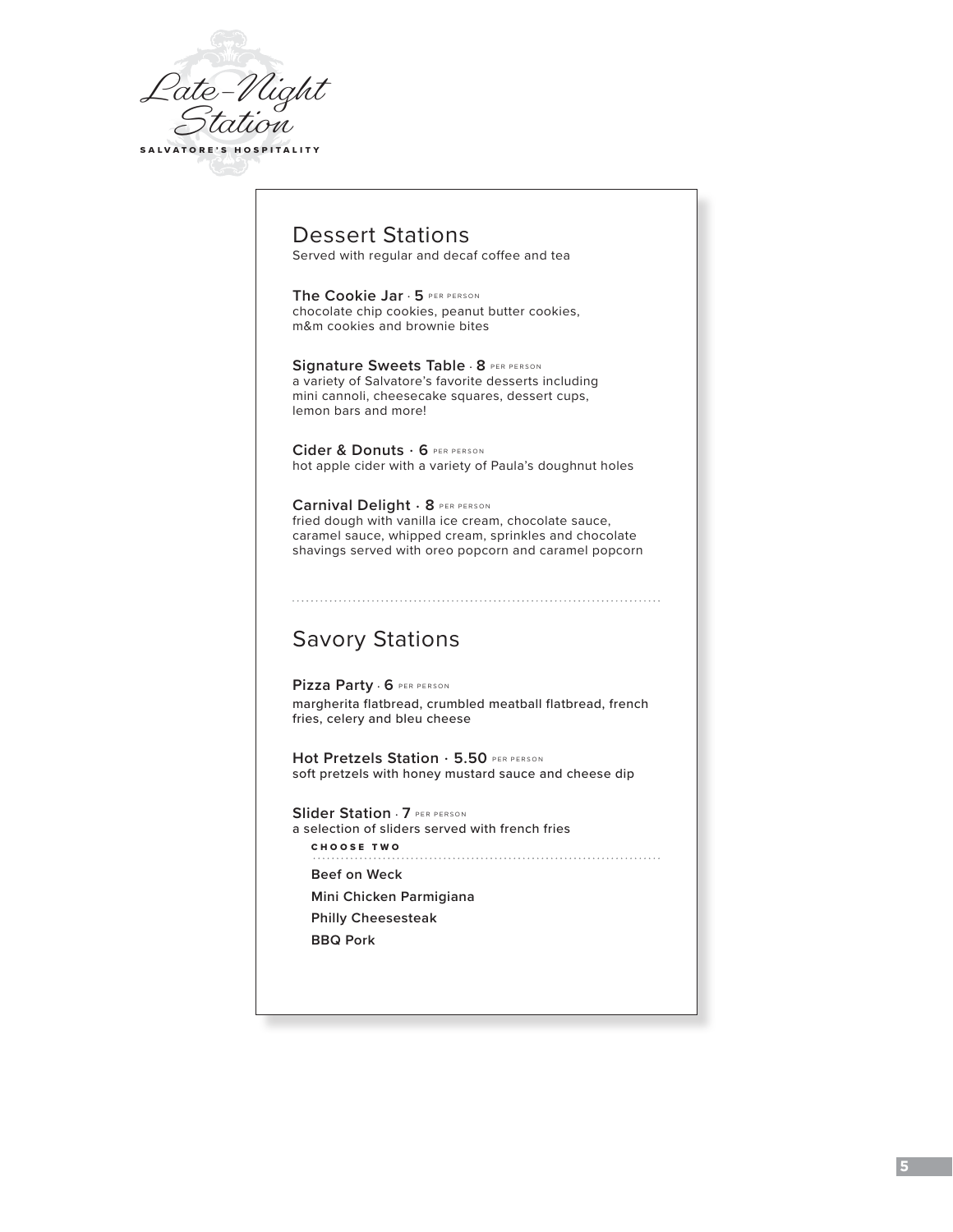

# **Thank you for considering Salvatore's Italian Gardens for your upcoming event.**

Salvatore's Italian Gardens provides an elegant atmosphere and experienced staff with a desire to provide you with an enjoyable, unique and successful event. Through the years, we have developed a number of guidelines and policies to assist you with your event planning and help us ensure that you will be completely satisfied. Please do not hesitate to contact us with any questions or concerns. We look forward to serving you and your guests.

# **guidelines and policies**

## **GENERAL INFORMATION:**

- Please advise your baker, DJ/Band and Florist that deliveries must be made the day of the event.
- Salvatore's assumes no responsibility for any items delivered or left on premise. All items will be removed the night of your event unless prior arrangements have been made with our banquet coordinators.
- We reserve the right to control music volume if it becomes necessary.
- Please notify us of any guests that have dietary restrictions. Advise your guests to notify their servers of their meal restrictions at the start of dinner.
- New York State Law does not permit smoking in this establishment.
- Price quotations cannot be guaranteed until the year of the event.
- The week prior to your event, all communication must be made via telephone. In an effort to make sure all event details are received and recognize we discourage email communication during the week leading up to your event.

## **SEATING DIAGRAM / ATTENDANCE:**

- An estimated number of guests is due 15 days prior to your event. A guaranteed number is due 8 days prior.
- We suggest that all weddings assign guests to tables to ensure proper seating and organization.
- We will provide you with a seating diagram 15 days prior to your event. Please complete the seating chart (number of people at each table) and return it to us with your guaranteed number 8 days prior to event.
- Your guaranteed number is the basis of which you will be charged regardless of attendance. If your attendance is greater than your guarantee, you will be charged accordingly.
- We will provide service for up to 5% over the guaranteed number of guests.

## **ONE DAY PRIOR**

- Any items that you would like us to set out for your event must be delivered to us between 9:30 am & 4:00 pm the day before your event.
- Please mark all boxes or containers with your name, date of the event and ballroom name.
- Please provide us with detailed written lists of instructions for these items.
- Our staff will set up the items according to your instructions. • We will be happy to assist you in placing your *assembled*
- centerpieces on tables. • Please remove all wrapping from candles that you would like us to
- setup.
- If you are using place cards, they must be alphabetized. Please do not fold.
- If you are having a head table, separate those place cards and include a list
- of the order you would like the cards to be arranged at the Head table.
- Please notify us of any last minute tables changes.